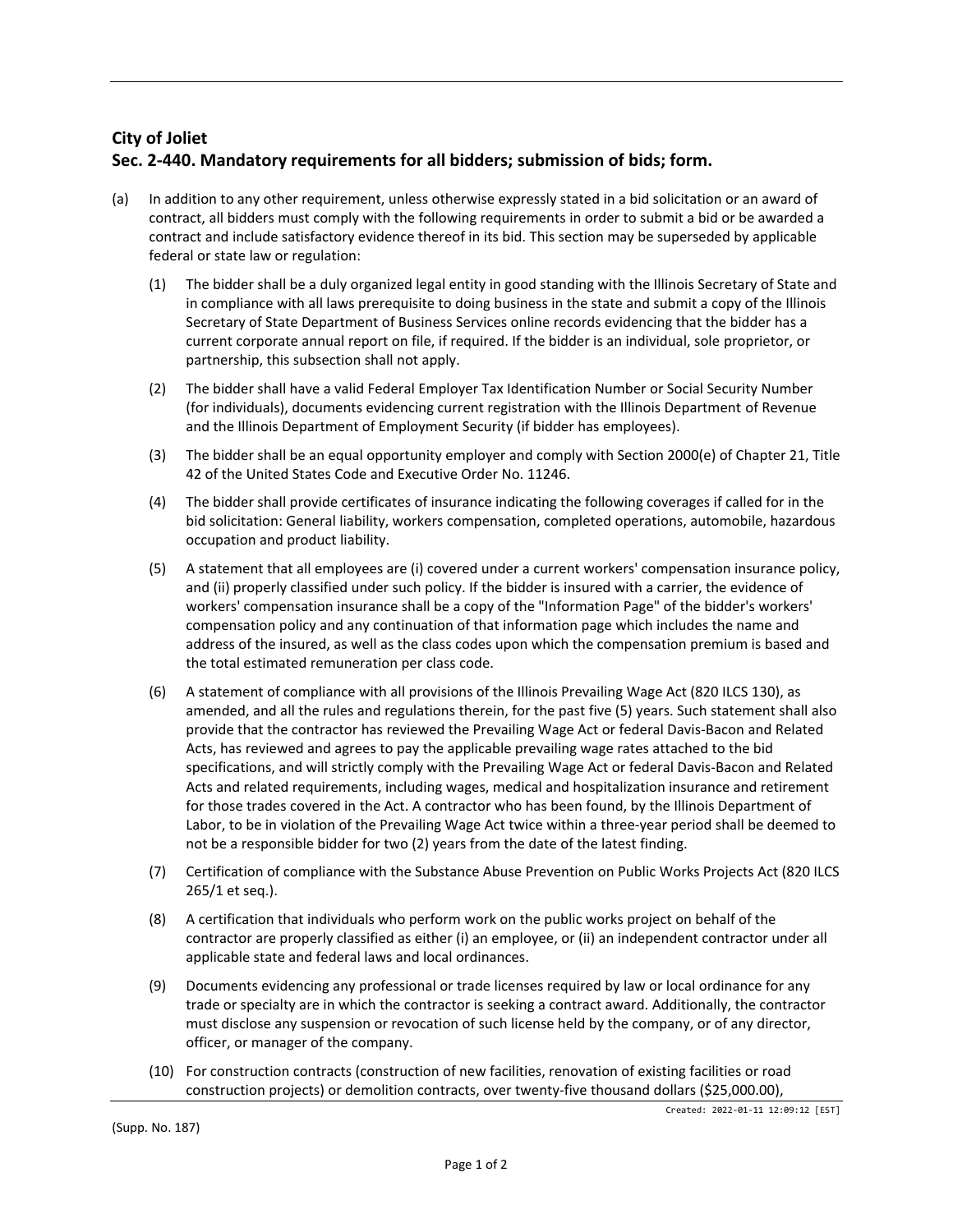evidence of participation in apprenticeship and training programs applicable to the work to be performed on the project which are approved by and registered with the United States Department of Labor's Office of Apprenticeship, or its successor organization. The required evidence includes but is not limited to a copy of all applicable apprenticeship standards or apprenticeship agreement(s) for any apprentice(s) who will perform work on the public works project.

- (11) Disclosure of the name and address of each subcontractor from whom the contractor has accepted a bid and/or intends to hire on any part of the project. Further, each such subcontractor shall be required to adhere to the requirements set forth herein as though it were bidding directly to the city. Each contractor shall submit all subcontractor information and supporting documentation to the city prior to the subcontractor commencing work on the project.
- (12) Unless otherwise agreed to in a collective bargaining agreement, the bidder shall certify that it provides, or contributes to, a health care plan for those employees working on the project and shall provide a copy of the health plan upon request. The contributions toward a health care plan must be part of the employee's regular compensation, and not merely part of the employee's compensation during the period of time for which the employee is performing work on the project.
- (13) Unless otherwise agreed to in a collective bargaining agreement, the bidder shall certify that it contributes to an employee pension or retirement program, including, but not limited to, a 401K, a defined benefit plan, or similar plan, for its field employees working on the project and shall provide a copy of the plan upon request. The contributions toward a pension or retirement program must be a part of the employee's regular compensation, and not merely part of the employee's compensation during the period of time for which the employee is performing work on the project.
- (14) Certification that the bidder has not been subject to any determinations by a court or governmental agency for violations of federal, state, or local laws, including but not limited to serious, willful or repeated violations of the Occupational Safety and Health Act (OSHA), violations of contracting or antitrust laws, tax or licensing laws, environmental laws, or the Federal Davis-Bacon and Related Acts.
- (15) Whether the bidder has prequalified as a local bidder.
- (b) Any material changes to the contractor's status, at any time during the performance of the project, must be reported in writing to the city within fourteen (14) days of its occurrence. Failure to comply with this requirement is grounds for the contractor to be deemed a non-responsible bidder.
- (c) It is the sole responsibility of the contractor to comply with all submission requirements at the time it submits its bid to the city. Contractor submissions deemed inadequate or incomplete may result in a determination that the contractor is not a responsible bidder.
- (d) The submission requirements also apply to all subcontractors, except that the contractor shall submit all subcontractor submissions to the city prior to the subcontractor commencing work on the project. Failure of a subcontractor to submit the required information shall not disqualify the successful bidder from performing work on the project and shall not constitute a contractual default and/or breach by the successful bidder. However, the city may withhold all payments otherwise due for work performed by a subcontractor, until the subcontractor submits the required information and the city approves such information. Further, where the city deems necessary, the city may also require that the successful bidder remove the subcontractor from the project and replace it with a responsive and responsible subcontractor.
- (e) Bids shall be submitted in a sealed envelope to the city clerk. Each bid shall be addressed to the city clerk and shall bear on the face of the envelope the name of the bidder, a statement that it is a sealed bid to be opened on the day and hour mentioned in the advertisement for bids and a statement of the contract for which the bid is made. Each bid shall be submitted on the printed form supplied by the city and shall be bound in the original binding.

(Ord. No. 16849, § 1, 8-2-11; Ord. No. 17362, § 2, 5-5-15; Ord. No. 18130 , § 2, 10-20-20)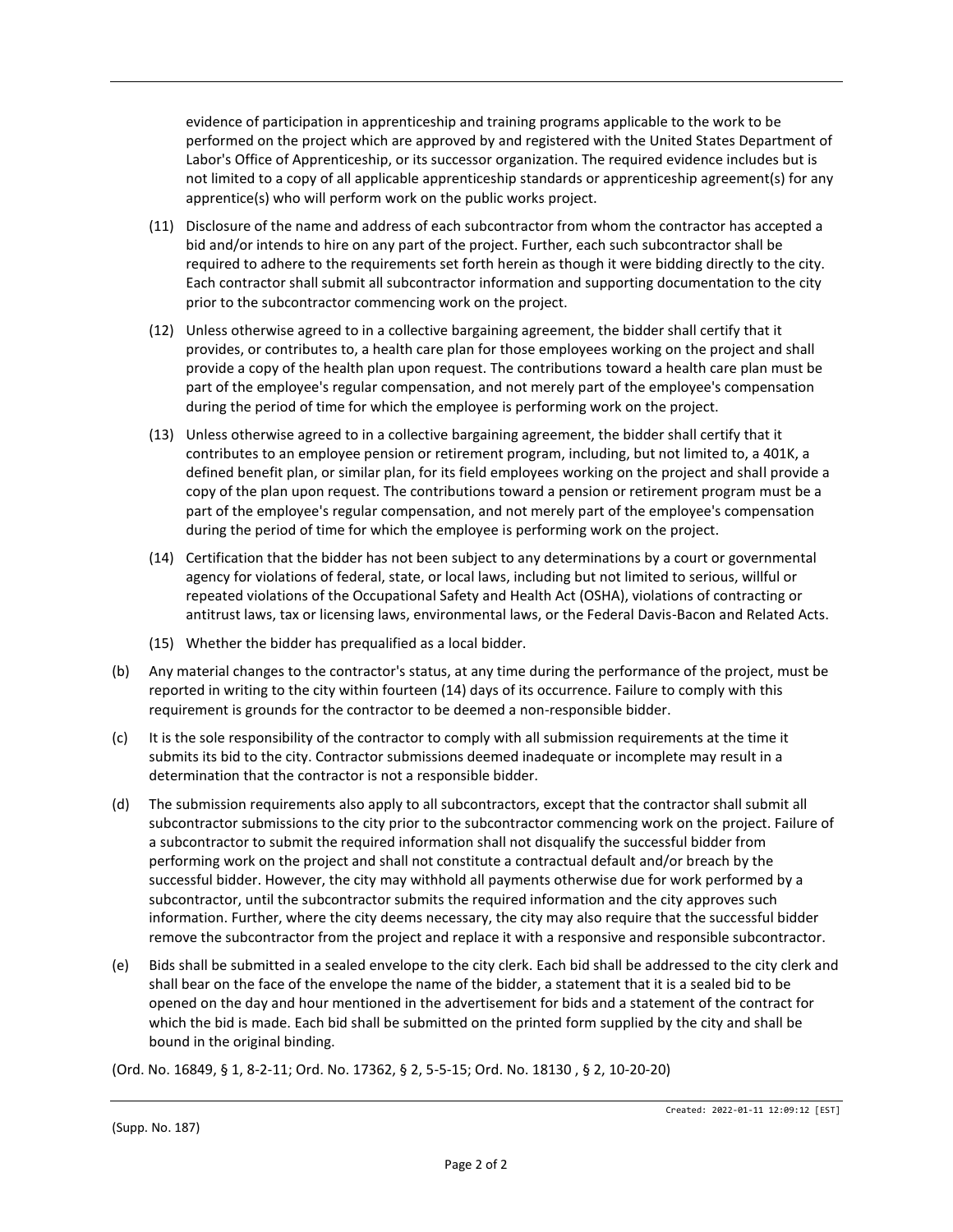## **City of Joliet**

# **Sec. 2-444. Award of contract to the lowest responsible bidder; factors for determination of "lowest responsible bidder".**

- (a) Contracts which require bidding shall be awarded, after final action by the mayor and city council, to the lowest responsible bidder. In determining the "lowest responsible bidder," the mayor and city council shall consider the following:
	- (1) The ability, capacity and skill of the bidder to perform the contract or provide the service required;
	- (2) The ability of the bidder to perform the contract or provide the service promptly or within the time specified, without delay or interference;
	- (3) The character, judgment, experience and efficiency of the bidder;
	- (4) The quality of performance on previous contracts or service;
	- (5) The previous and existing compliance by the bidder with laws and ordinances relating to contracts, bidding or service;
	- (6) The sufficiency of the financial resources of the bidder to perform the contract or provide the service;
	- (7) The quality, availability and adaptability of the bidder's supplies, equipment, or personnel to the particular use or service required;
	- (8) The ability of the bidder to provide future maintenance and service;
	- (9) The number and scope of conditions attached to the bid;
	- (10) Any monies owed to the city by the bidder, which have remained unpaid for a period of more than forty-five (45) days whether for bills, taxes, licenses or otherwise;
	- (11) Whether the bidder has prequalified as a local bidder ("local qualified bidder") prior to the opening of the bid.
	- (12) Other factors deemed by the mayor and city council to be material and relevant.
- (b) *Local bidder.*
	- (1) For bids in excess of twenty-five thousand dollars (\$25,000.00), if the lowest qualifying bid is submitted by a non-local qualified bidder ("non-local qualified bidder") and a local qualified bidder ("local qualified bidder") submitted a bid that is within two (2) percent of the lowest non-local qualified bidder (up to a maximum of twenty-five thousand dollars (\$25,000.00)), the local qualified bidder shall be the lowest responsible bidder, so long as the local qualified bidder match the bid price of the non-local qualified bidder, and shall be given written notice by the City of Joliet to that effect. The local qualified bidder shall be provided the opportunity, within three (3) business days from the date of such notice to provide written confirmation to the city that the local qualified bidder will match the bid price of the non-local qualified bidder. Where the bid is an aggregate of separate price components, the local qualified bidder shall reduce the price of sub-components of its aggregate bid to match the aggregate bid of the non-local qualified bidder. Should the local qualified bidder fail to provide such confirmation within the time allowed, the bid shall be considered as originally submitted.
	- (2) When more than one (1) local qualified bidder is within two (2) percent of the lowest non-local qualified bidder (up to a maximum of twenty-five thousand dollars (\$25,000.00)) of the non-local qualified bidder, only the local qualified bidder submitting the lowest bid shall be given the opportunity to match the bid of the non-local qualified bidder. Under no circumstance will any contract be awarded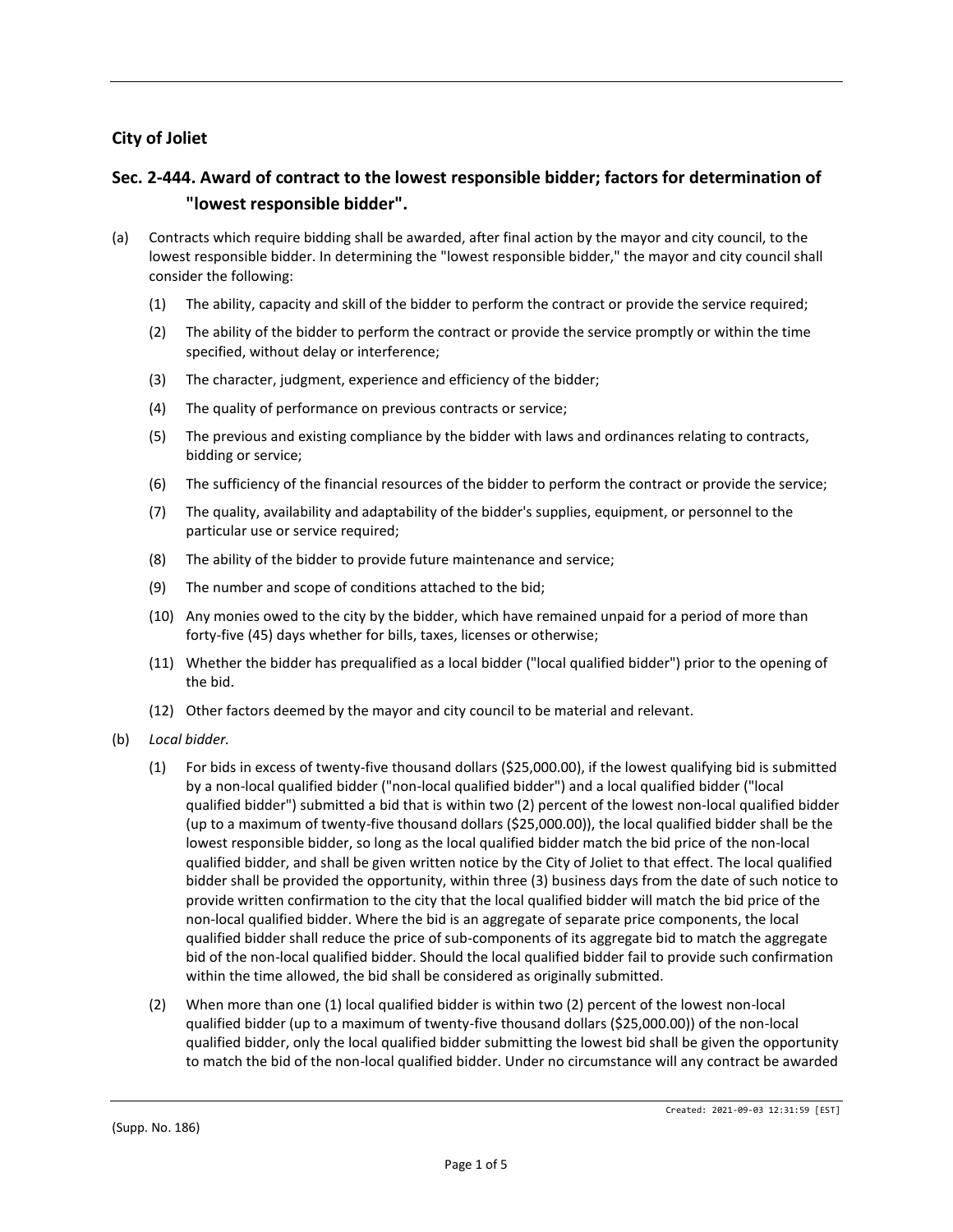to a local qualified bidder when the local qualified bidder's bid exceeds the non-local qualified bidder by more than twenty-five thousand dollars (\$25,000.00). This policy shall only apply if formal notice of the aforementioned criteria is provided as part of the bid specifications.

- (3) This sub-section shall not apply to a bid if the funding source prohibits it through law, rule or regulation or in any situation where any portion of the contract amount is being paid with funds other than city funds. Specifically, this sub-section shall not apply in any situation where the city has received a grant or otherwise received a source of funds other than its own funds.
- (4) In the event of a dispute about the application of the provisions of this sub-section, the decision of the purchasing director for any purchase or contract work which the purchasing director is authorized to make shall be deemed final and the decision of the mayor and city council for any purchase or contract work which the mayor and city council are authorized to make shall be deemed final.

(Ord. No. 16849, § 1, 8-2-11; Ord. No. 17362, § 3, 5-5-15; Ord. No. 17684, § 2, 11-7-17)

### **Sec. 2-445. Tie bids; procedure for determination of contract award.**

- (a) If there is a tie between a local, responsible, low bidder and a nonlocal, responsible, low bidder for a contract with the city, the contract shall be awarded to the local, responsible, low bidder, quality and service being equal.
- (b) If there is a tie between nonlocal, responsible, low bidders, the contract award shall be determined by the drawing of lots by the city clerk in public upon prior written notice to the affected bidders.
- (c) If there is a tie between local, responsible, low bidders, the contract award shall be determined by the drawing of lots by the city clerk in public upon prior written notice to the affected bidders.
- (d) When used in this section, "local bidder" shall mean a person prequalified as a local bidder as provided in section 2-447.
- (Ord. No. 16849, § 1, 8-2-11; Ord. No. 17362, § 4, 5-5-15)

### **Sec. 2-446. Advance disclosures.**

Any disclosure of information contained in any submitted bid documents in advance of the opening of bids, made or permitted by a member of the city council or a city employee or representative thereof, shall operate to void the bid in its entirety as to all bidders.

(Ord. No. 16849, § 1, 8-2-11)

### **Sec. 2-447. Purchases; required documents.**

The following requirements shall be met in the manner indicated below:

- (a) *Bid bond; all purchases.*
	- (1) All purchases over twenty-five thousand dollars (\$25,000.00). When the estimate for any purchase is over twenty-five thousand dollars (\$25,000.00), all bidders shall submit a bid bond, in the form of a cashier's or certified check or bid bond issued by an insurance company licensed to do business within the State of Illinois, attached to the bid documents in an amount equal to at least ten (10) percent of the bid, or such other reasonable amount as determined by the purchasing agent. The bond will be held to ensure good faith on the part of the bidder and to be applied as liquidated damages should the

(Supp. No. 186)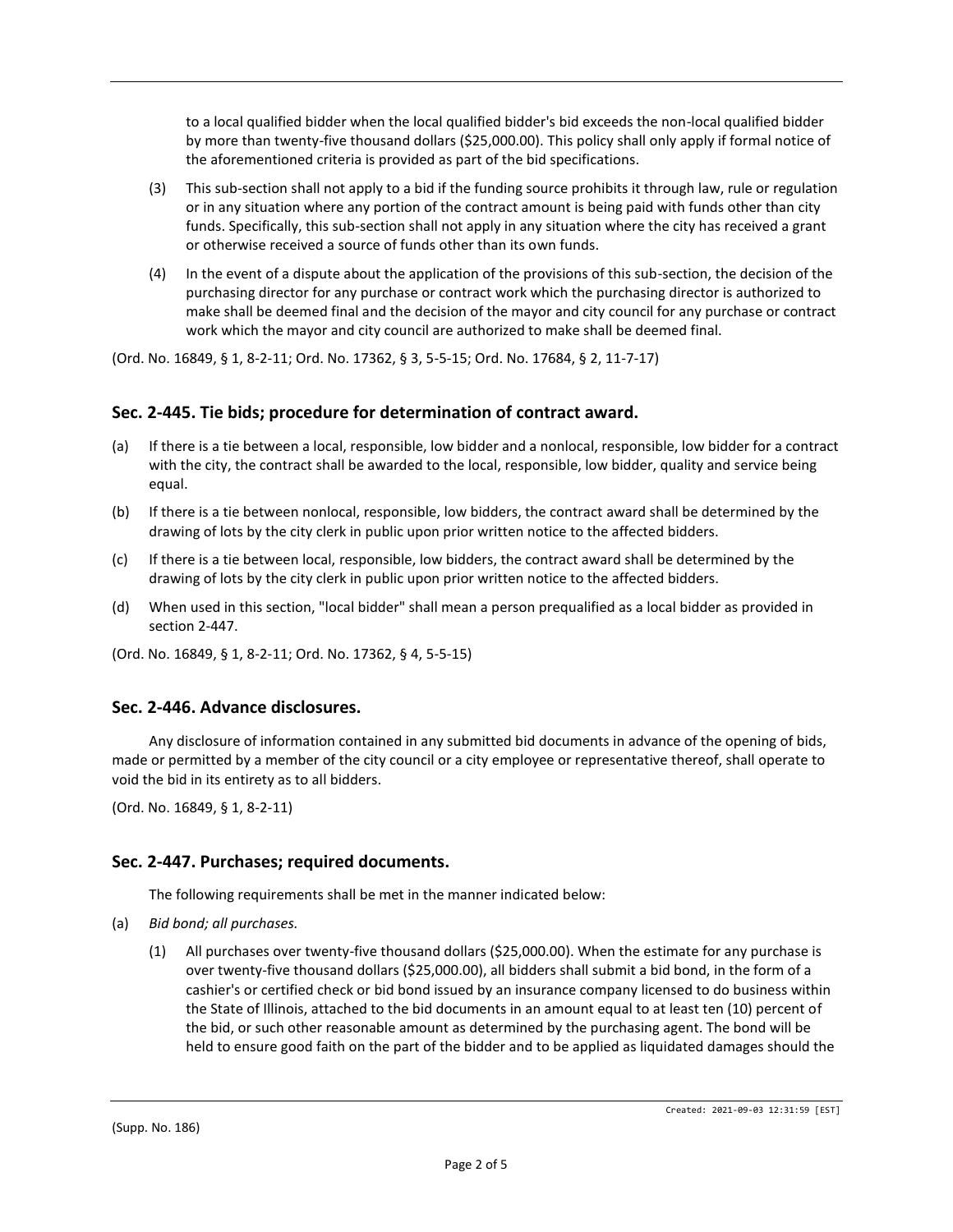successful bidder fail to execute all required contract documents or attempt to withdraw the bid prior to the beginning date of the contract.

- (2) *Other purchases.* When the estimate for any purchase is twenty-five thousand dollars (\$25,000.00) or less, or the bid award is computed from a bid not based on a fixed total contract sum, the purchasing agent shall have the authority to fix a reasonable bid bond amount to ensure good faith on the part of the bidder and to be applied as liquidated damages should the successful bidder fail to execute all required contract documents or attempt to withdraw the bid prior to the beginning date of the contract.
- (3) *Return.* All bid bonds, other than that submitted by the successful bidder, shall be returned to the respective bidders upon award of the contract by the city council. The bond of the successful bidder shall be held until all required contract documents have been fully executed.
- (b) *Affidavits; all purchases.* The successful bidder shall submit, with other required contract documents, the following affidavits:
	- (1) An affidavit indicating all incomplete work under contract and all pending contracts. This affidavit shall be required of the successful bidder only in construction and demolition contracts.
	- (2) An affidavit indicating the following:
		- a. *Corporation or limited liability company.* The name of the state in which the bidder is organized, and the name and address of the local registered agent and office;
		- b. *Partnership.* The names of all partners and the address of the business office;
		- c. *Sole proprietorship.* The name of the owner and the address of the business office.
	- (3) An affidavit that the bidder has not colluded with any person in the bid for the contract.
	- (4) An affidavit that the bidder does not and will not engage in unlawful discriminatory employment practices and does not and will not engage in unlawful discrimination because of race, gender, religion, national origin, age or disability in hiring or firing, and is an equal opportunity employer.
- (c) *Insurance; all construction and demolition contracts.*
	- (1) The successful bidder in all construction and demolition contracts shall submit, with other required contract documents, a certificate of insurance, issued by an insurance company licensed to do business in the state on an occurrence basis, indicating the bidder as the insured and an endorsement naming the city, and its officers and employees, as an additional insured on a primary and non-contributory basis with right of notice of cancellation for the duration of the contract in at least the following amounts:
		- a. *General liability insurance:* One million dollars (\$1,000,000.00) general liability insurance covering injuries, deaths and property damage.
		- b. *Workers compensation insurance:* Amount required by state law.
	- (2) The successful bidder shall require the same amounts and coverages as in subsection (c)(1) from all subcontractors.
	- (3) The amounts stated in subsection (c)(1)a. shall be doubled for contracts exceeding five hundred thousand dollars (\$500,000.00).
	- (4) The minimum amount of insurance may be modified and other insurance-related terms and conditions may be required in specific contracts as the mayor and city council may deem appropriate.
- (d) *Performance bond; all contracts.*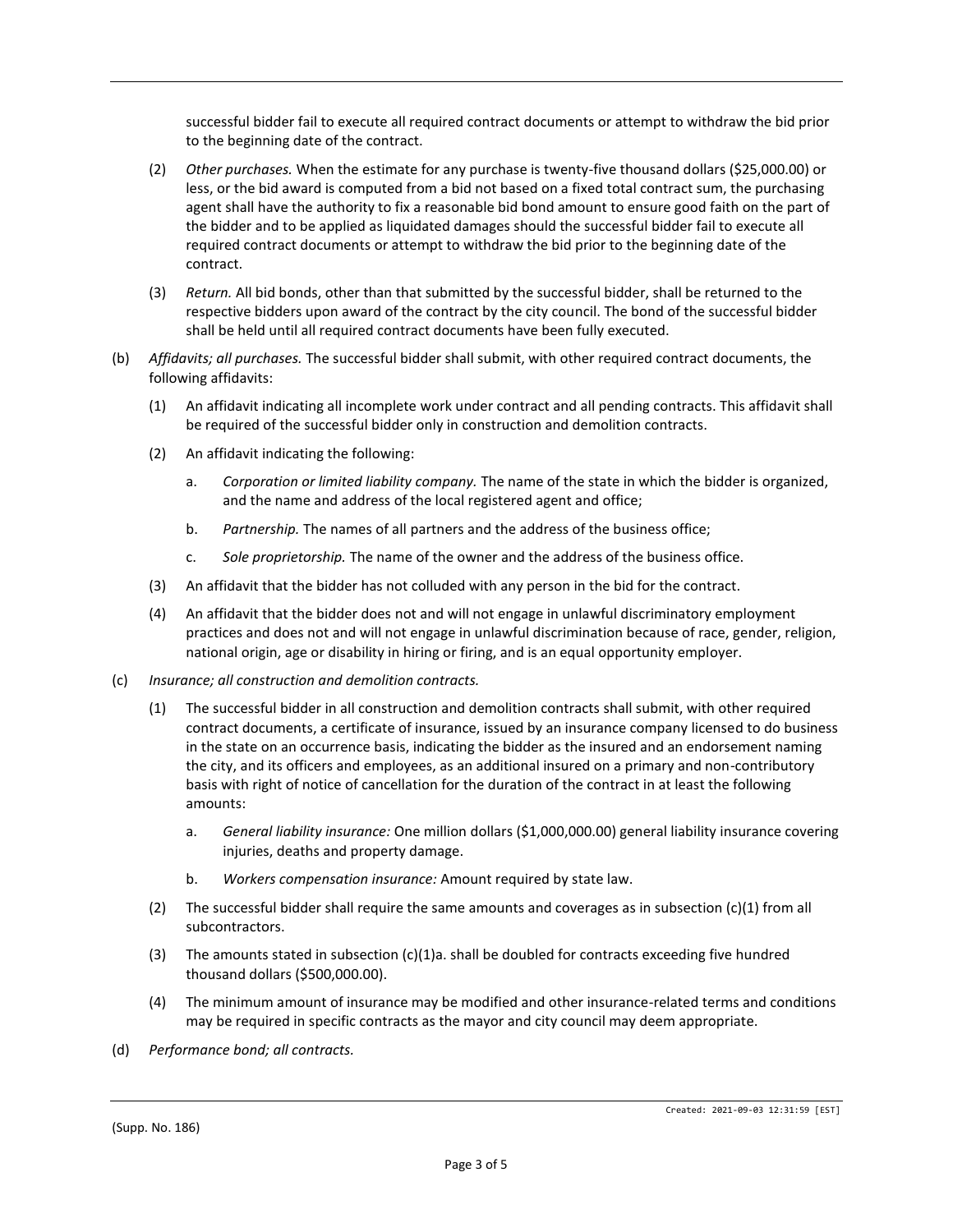- (1) *Performance bond; construction and demolition contracts over one hundred thousand dollars (\$100,000.00).* Unless otherwise provided in the contract documents, the successful bidder in all construction and demolition contracts whose estimated contract price exceeds one hundred thousand dollars (\$100,000.00) shall submit a performance bond written for the duration of the contract issued by an insurance company licensed to do business within Illinois, conditioned on the full completion of the contract according to its terms and the payment for materials and labor used in such completion, in the amount of one hundred (100) percent of the contract price. Any person may submit in lieu of the performance bond required herein, cash or approved securities in escrow with an escrow agreement approved by the corporation counsel. The amount deposited in escrow shall be in the amount of one hundred (100) per cent of the contract price. Notice of the intent to make such an escrow deposit shall accompany the bid proposal. No withdrawal of the escrow deposit by the bidder shall be allowed until the completion of the project as approved by the city manager. The bidder shall execute the performance bond on a form provided by the city or its equivalent and submit the bond with other required contract documents.
- (2) *Performance bond; all other contracts.* The successful bidder, for all other contracts not covered by subsection (d)(1), shall post a surety bond in an amount specified by the city manager to ensure full and faithful performance of the contract conditioned on the full completion of the contract according to its terms and the payment for material and labor used in such completion. The bidder shall execute the bond on a form provided by the city, or its equivalent, and submit the bond with other required contract documents.
- (e) *Prequalification; construction contracts over one hundred thousand dollars.* When the estimate of construction contracts exceeds one hundred thousand dollars (\$100,000.00), all bidders shall become prequalified in one of the following ways:
	- (1) If an interested bidder is currently prequalified by the State of Illinois, such bidder shall submit a copy of said prequalification statement to the city clerk prior to the date set for bid opening.
	- (2) If an interested bidder is not state-prequalified, such bidder shall submit a statement to the current independent external city auditors showing its financial condition as of a date not earlier than twelve (12) calendar months prior to the date of the bid opening. Said statement shall be properly executed on forms provided by the city, and shall be prepared or certified by a certified public accountant authorized to practice in Illinois. Additionally, answers to a questionnaire relating to the bidder's experience in performing construction work or providing services similar to that for which the proposed work shall be submitted to the independent external city auditor. Bidders shall submit said documents to the independent external city auditors no later than the close of business on the seventh  $(7<sup>th</sup>)$  day next preceding the date set for the bid opening. The evaluation of the city auditor shall determine the amount of prequalification. Said prequalification shall be valid for a period of twelve (12) calendar months following the date of certification by city auditors. The cost of prequalification review shall be paid by bidder in advance of the review and shall be non-refundable.
	- (3) Bids from bidders who have not submitted required prequalification documents as required in subsections (e)(1) or (e)(2) shall not be opened.
- (f) *Prequalification; state motor fuel tax contracts.*
	- (1) Notwithstanding subsection (e), all bidders on any contract which is funded from the state motor fuel tax fund shall submit, when required by the state, a current certificate of eligibility issued by the state to the city clerk prior to the date set for bid opening. This requirement shall be in lieu of prequalification under subsection (e).
	- (2) Bids from bidders who have not submitted required certificates of eligibility as required by subsection (f)(1) above shall not be opened.

(Supp. No. 186)